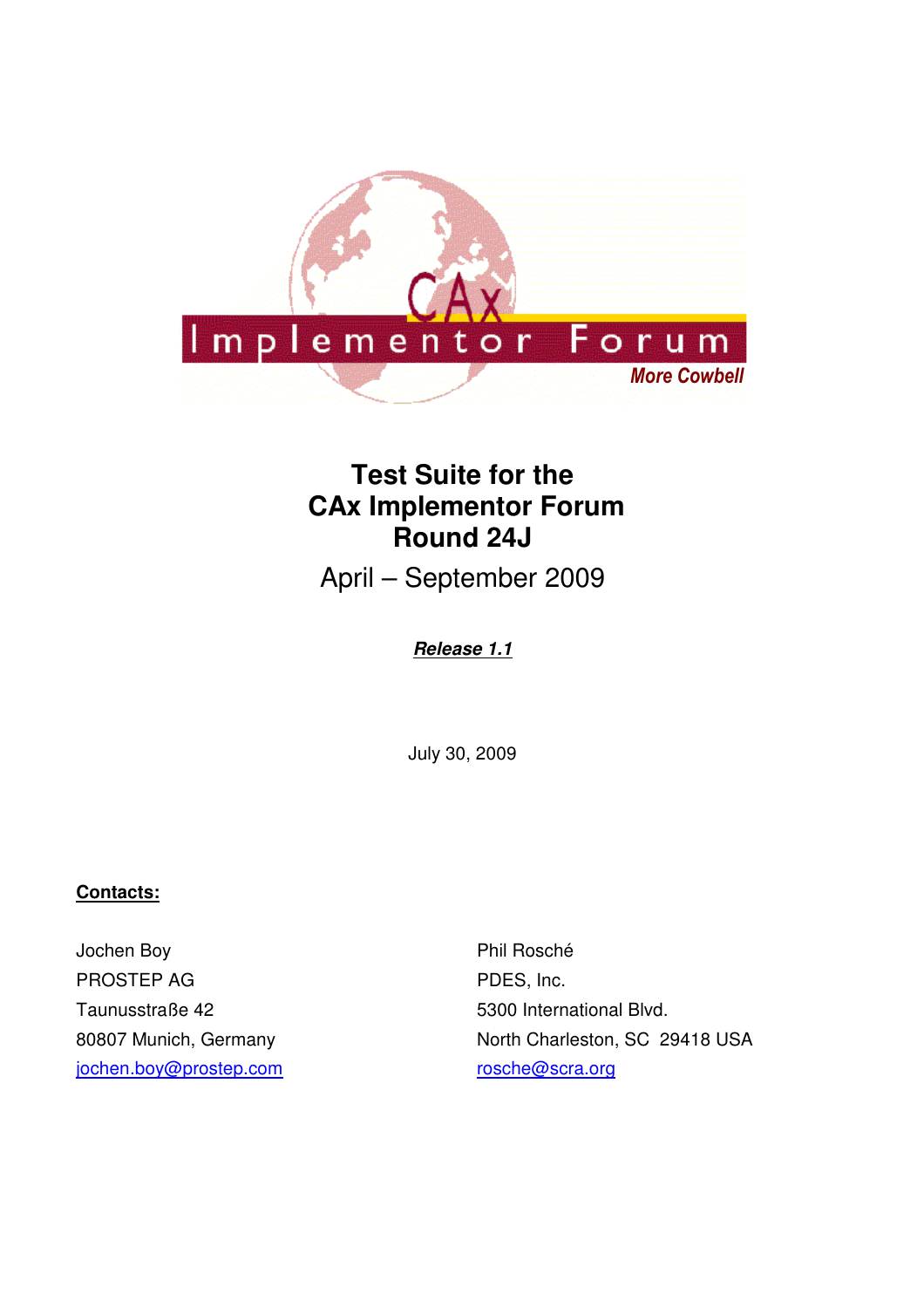| CA <sub>x</sub> Implementor Forum |  |
|-----------------------------------|--|
|                                   |  |

## **Contents:**

| 1.0                                                           |  |
|---------------------------------------------------------------|--|
| 1.1                                                           |  |
| 1.2                                                           |  |
| 1.3                                                           |  |
| 1.4                                                           |  |
| 2.0                                                           |  |
| 2.1                                                           |  |
| 2.1.1                                                         |  |
| 2.1.2                                                         |  |
| 2.1.3                                                         |  |
| 2.1.3.1                                                       |  |
|                                                               |  |
| 2.2 Model SP1: PM1 Representation & Semantic Presentation  10 |  |
| 2.2.1                                                         |  |
| 2.2.2                                                         |  |
| 2.2.3                                                         |  |
| 2.2.3.1                                                       |  |
|                                                               |  |
| 2.3                                                           |  |
| 2.3.1                                                         |  |
| 2.3.2                                                         |  |
| 2.3.3                                                         |  |
| 2.3.3.1                                                       |  |
|                                                               |  |
| 2.4                                                           |  |
| 2.4.1                                                         |  |
| 2.4.2                                                         |  |
| 2.4.3                                                         |  |
| 2.4.3.1                                                       |  |
|                                                               |  |
| 3.0                                                           |  |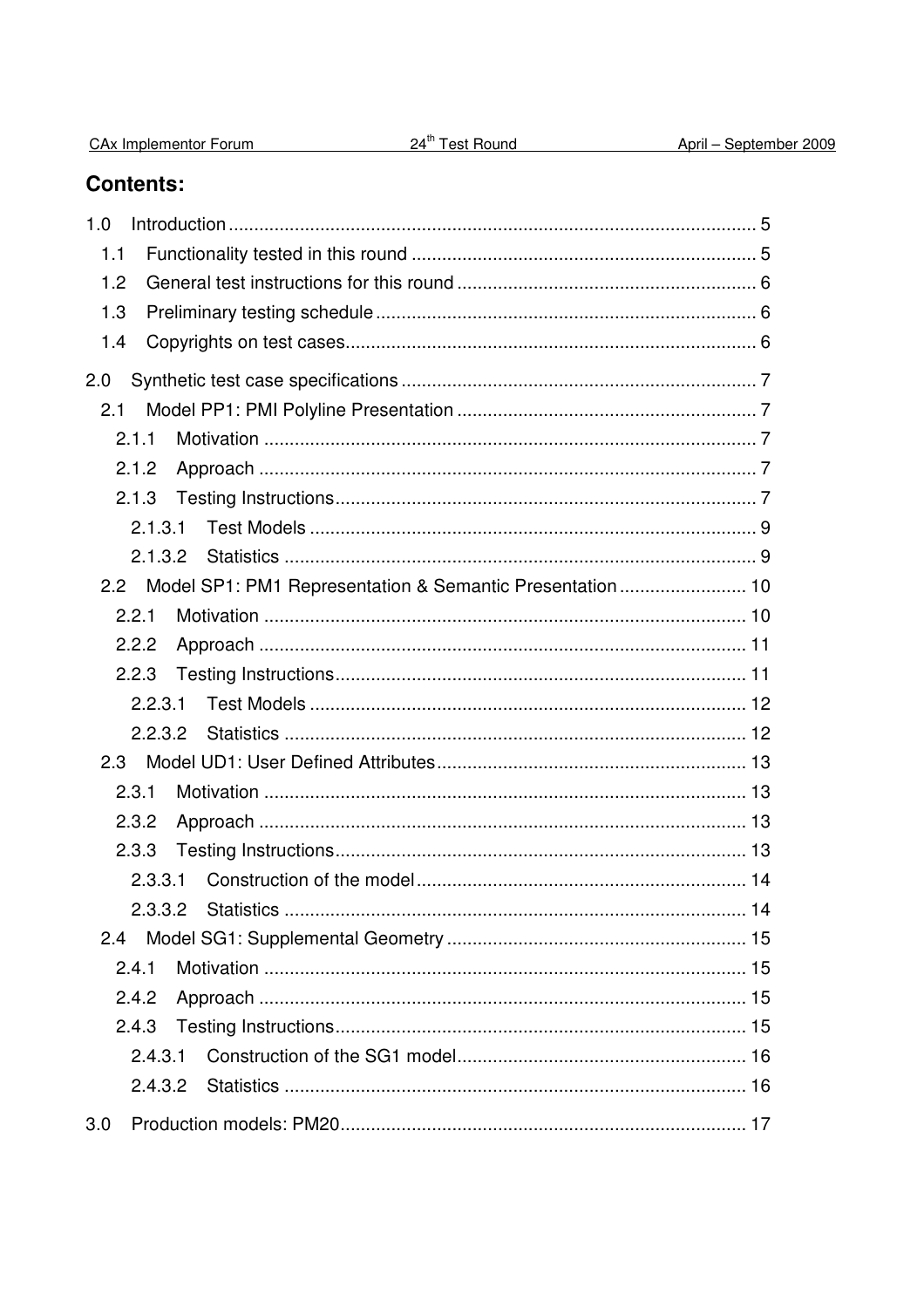|  | CAx Implementor Forum 24 <sup>th</sup> Test Round | April - September 2009 |
|--|---------------------------------------------------|------------------------|
|  |                                                   |                        |
|  |                                                   |                        |
|  |                                                   |                        |
|  |                                                   |                        |
|  |                                                   |                        |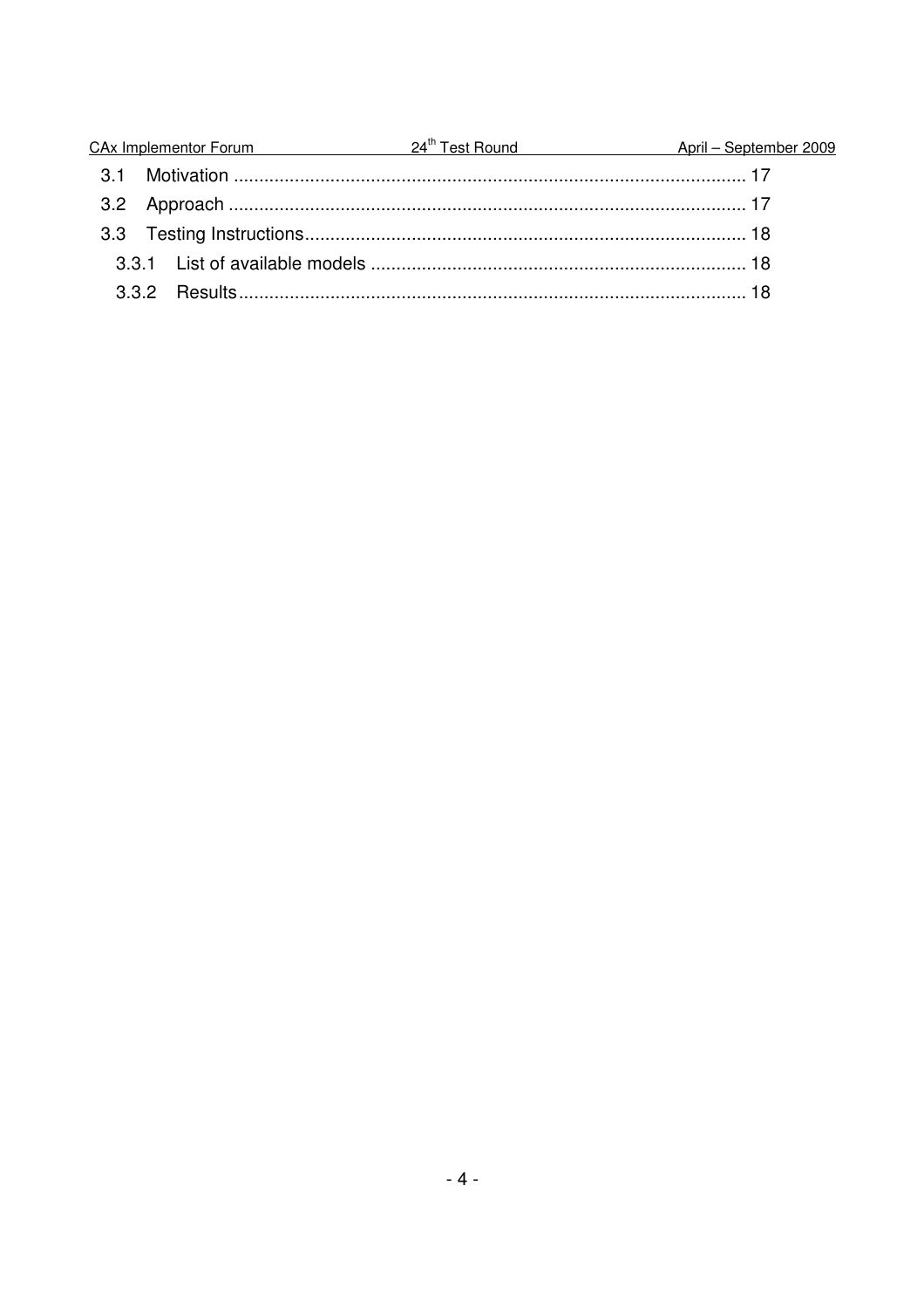## **1.0 Introduction**

This document describes the suite of test cases to be used for the twenty-fourth round of testing of the CAx Implementor Forum (CAx-IF). The CAx-IF is a joint testing forum organized by PDES, Inc. and the ProSTEP iViP Association. The test rounds of the CAx-IF concentrate primarily on testing the interoperability and conformance of STEP processors based on AP203 and AP214.

The test rounds in general combine testing of synthetic and production models. Production models will in most cases be provided by the member companies of the organizations PDES, Inc. and ProSTEP iViP Association. When production models are not available from the member companies, "production-like" models will be solicited from the various CAx-IF participants.

This test suite includes synthetic models for testing the following capabilities: Presentation of Product Manufacturing Information (PMI), both as Polylines and semantically based on Representation, User Defined Attributes, and Supplemental Geometry.

Production models are provided for assemblies and piece parts. The basis for the production test cases is native CAD models. Each test case therefore originates from a single CAD system, and the set of test cases to be pre-processed (converted to STEP files) is unique for each CAD system. After pre-processing, the resulting STEP files are then to be imported/post-processed/read in by the rest of the participants.

### **1.1 Functionality tested in this round**

Functionality tested in this round relates to:

- **Product Manufacturing Information (PMI)** describes the capability to embed information about dimensions, tolerances and other parameters which are necessary input for the manufacturing of the part from the 3D model. Past tests in the CAx-IF were focused on the 'representation' approach, i.e. transport the PMI in a re-usable way, without displaying it in the 3D model. In Round24J, two different ways for 'presentation' of PMI in 3D will be tested:
	- o "Polyline Presentation" refers to breaking down each annotation into polylines and arcs, and exchanging them as wireframe geometry. This preserves the exact shape of the annotation, but is human readable only.
	- o "Representation and Semantic Presentation" relies on the "Representation" capability to render the information contents to be displayed. These are supplemented with basic styling and positioning information, to enable the importing CAD system to re-create the annotation elements using its internal PMI capability, and may be supplemented with additional textual information.
- **User Defined Attributes** are descriptions or values that can be added by the user in the CAD system and associated with a part or geometric elements in the model. Material or production costs are an example for this. This is the second test of this capability.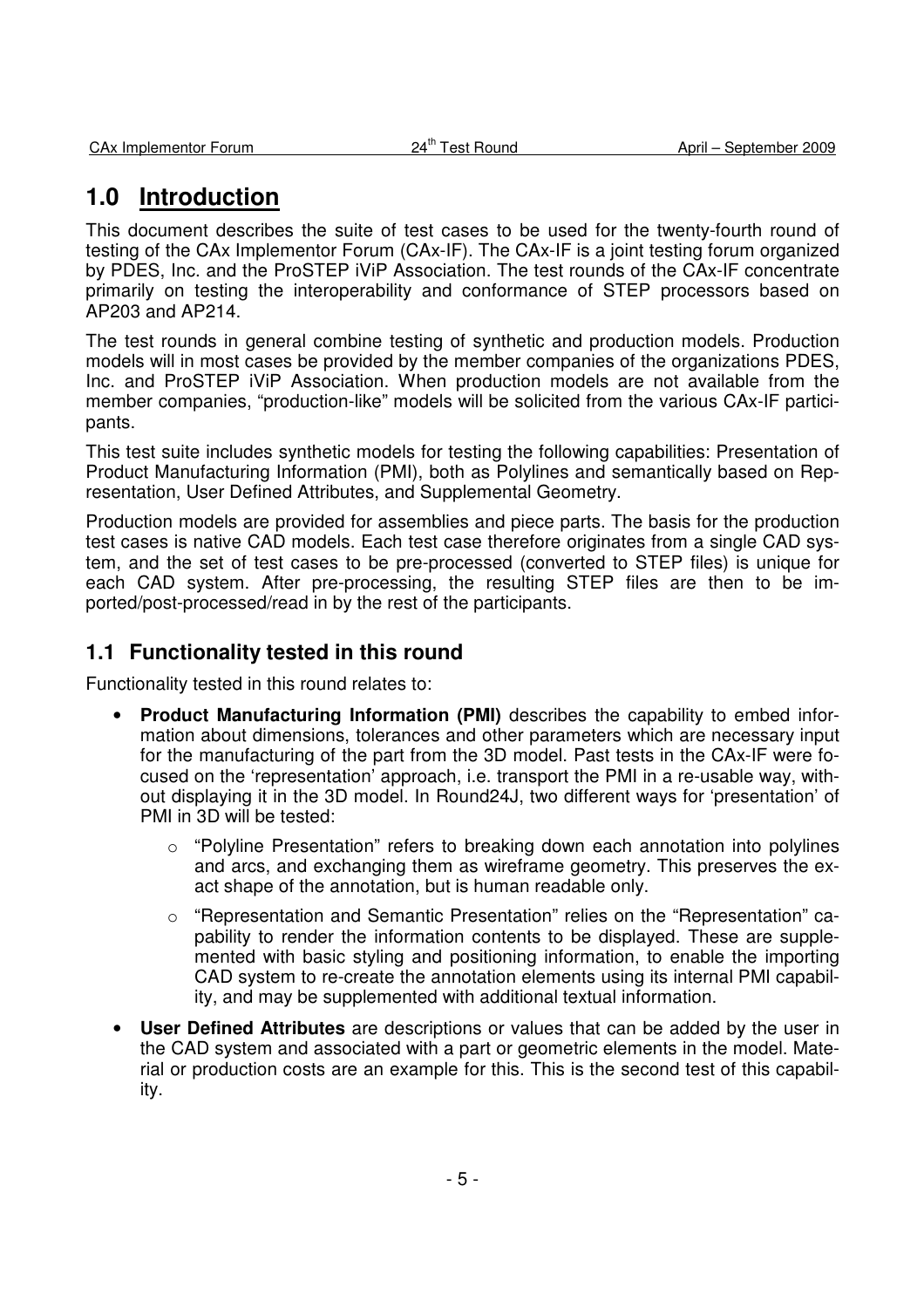- **Supplemental Geometry** defines all geometric elements in a model that do not belong to the manufactured shape of the part, but serve as a reference basis for other information, such as the center line of a hole for example. This will be the second test of this functionality.
- **Production Models** are included in this round of testing in addition to the synthetic models for the above capabilities.

### **1.2 General test instructions for this round**

The general procedures for communication of models and statistics are outlined in a separate document 'General Testing Instructions'. The general instructions can be retrieved from CAx Implementor Forum web sites. The latest version is v1.7, dated July 2008.

### **1.3 Preliminary testing schedule**

| <b>Date</b>              | <b>Action</b>                                              |
|--------------------------|------------------------------------------------------------|
| May 13, 2009             | Test Suite available /                                     |
| (Wed)                    | 1 <sup>st</sup> CAx Implementor Forum conference call      |
| <b>ASAP</b>              | <b>Production Models (native) released</b>                 |
| June 17 (Wed)            | Initial STEP files and native stats due                    |
| July 29                  | STEP files and native stats frozen /                       |
| (Wed)                    | Initial release of files for testing                       |
| August 12 (Wed)          | Initial Target stats due / 2 <sup>nd</sup> conference call |
| September 23 (Wed)       | Target stats frozen / 3 <sup>rd</sup> conference call      |
| September 29 (Tue)       | <b>Review meeting for test round</b>                       |
| September 30 - October 1 | <b>CAx Implementor Forum meeting,</b>                      |
| $(Wed - Thu)$            | <b>Darmstadt, Germany</b>                                  |

The following schedule has been agreed on for Round 24J:

The CAx-IF meeting will take place in conjunction with an "Infotplatform" (user group) meeting. The corresponding LOTAR workshop will take place one week before the CAx-IF meeting, due to planning constraints in the aerospace community. Joint conference calls will be available at both meetings.

### **1.4 Copyrights on test cases**

Not all of the production test cases which were provided by the PDES, Inc. and ProSTEP iViP member companies are fully released for any purpose. The least common denominator is that the test cases can be freely distributed among the ProSTEP iViP / PDES, Inc. Round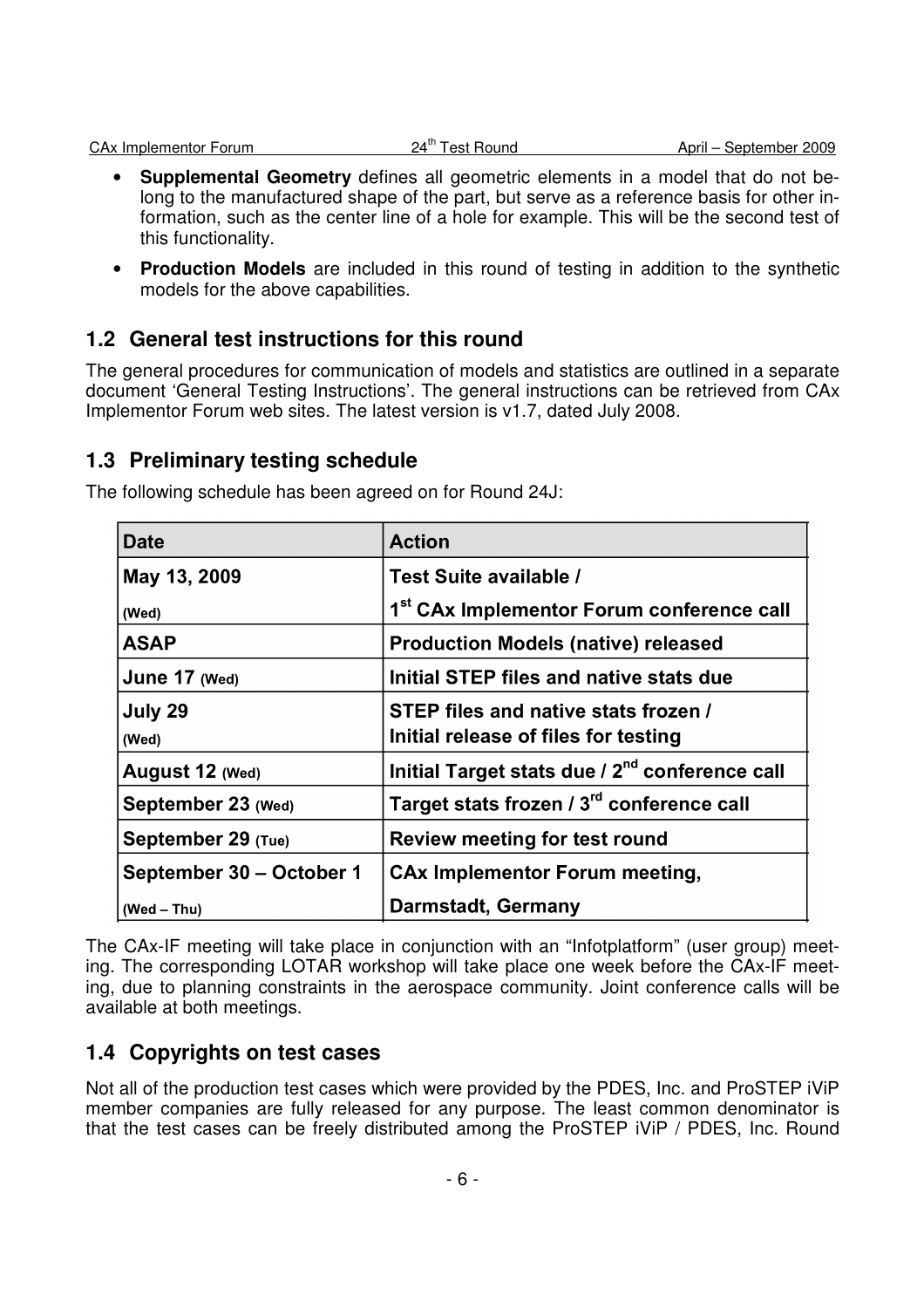CAx Implementor Forum 24<sup>th</sup> Test Round April – September 2009

Table participants and can be used for any purposes that are related to CAx-IF testing (i.e. testing, documentation of testing efforts), as long as a reference to the originating company is made.

The test cases must not be used for any purposes other than the CAx-IF testing or outside of PDES, Inc. and ProSTEP iViP.

## **2.0 Synthetic test case specifications**

### **2.1 Model PP1: PMI Polyline Presentation**

#### **2.1.1 Motivation**

Product Manufacturing Information is required for a number of business use cases in the context of STEP data exchange. Among others, they are a prerequisite for long-term data archiving. In addition, the PMI can be used to drive downstream applications such as coordinate measuring and manufacturing.

For documentation and long-term archiving purposes, the Polyline Presentation approach was suggested and developed by the LOTAR project group. It presents the PMI within the 3D model, broken down into lines and arcs, so that is looks exactly as generated by the native system.

#### **2.1.2 Approach**

The approach to be used is described in the latest working draft of the "Recommended Practices for PMI Representation & Presentation", which can be found in the member area of the CAx-IF web sites under "Information on Round24J of Testing".

Polyline annotations and the definition of saved views are in scope for this round of testing, as well as validation properties to verify the exchange of the Polyline transfer.

### **2.1.3 Testing Instructions**

In Round 24J, the PMI test models from the LOTAR pilot activities shall be used, as in the previous rounds of testing.

**Note** that **all** CAx-IF participants, even / especially those who have not implemented Polyline Presentation, are asked to import the resulting STEP files. Since the annotations basically are broken down into wireframe geometry (which has been tested in R20J-R21J), the question is to what extend the information can be found by arbitrary CAD systems.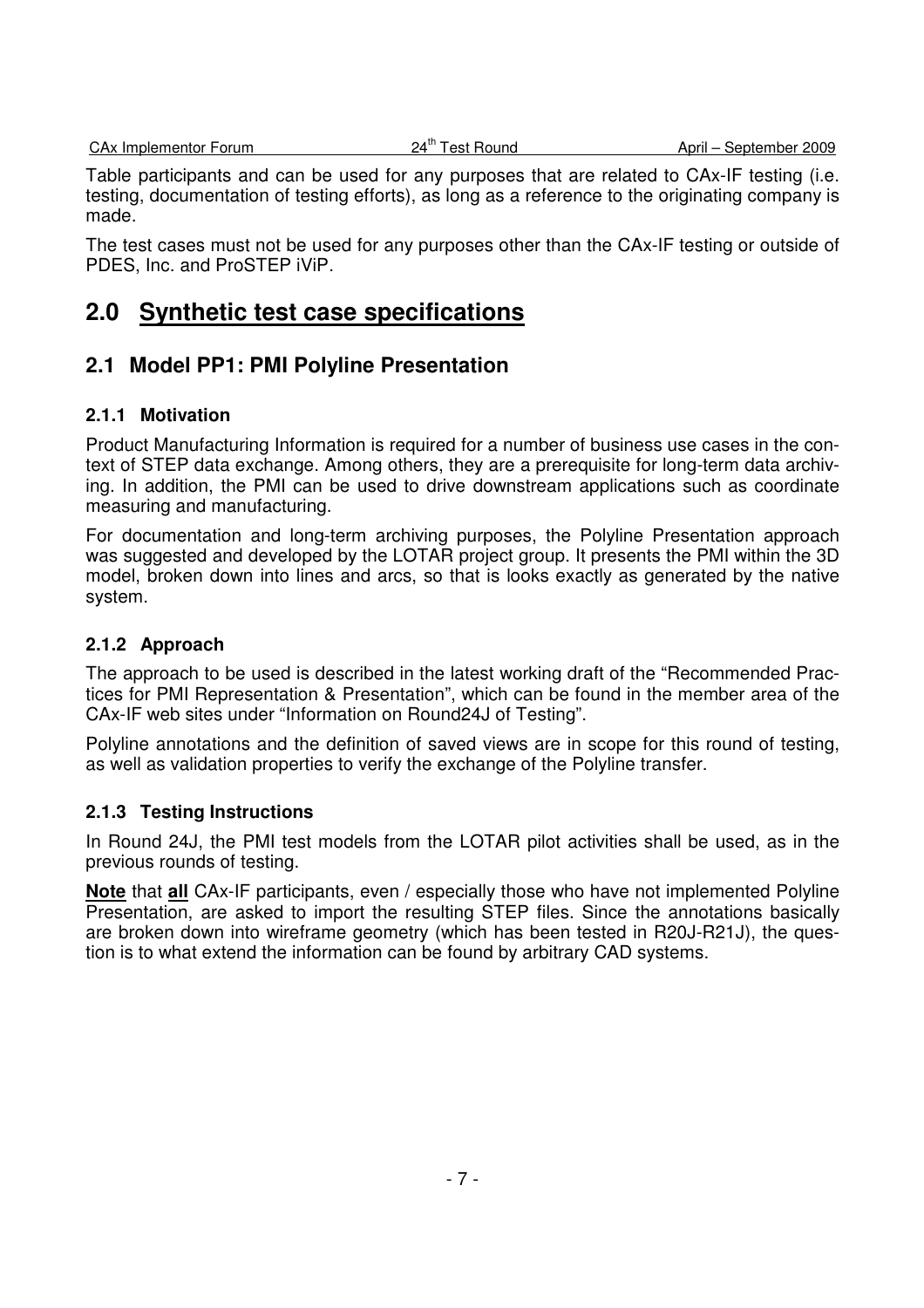

Figure 1: Example for a user-provided part with tolerances.

Compared to the Polyline presentation as tested in Round22J, the following additional functionality may be included in the test files provided for this round of testing, as far as it has been implemented by the CAx-IF participants and is described in the Recommended Practices:

- Definition of "saved views" if supported, include at least one saved view in the model, which contains a subset of annotations in the file, and provides a pre-defined position of the model in the design space. It is recommended to provide a screenshot illustrating the model position and annotation subset, in addition to the screenshot showing the overall model layout.
- Cross-highlighting of annotations and annotated shape  $-$  if supported, include in the STEP file the information necessary to maintain the association between annotations and the annotated shape elements in a way, that after import, when highlighting an annotation, the shape elements annotated by it are highlighted, too, and vice versa.
- PMI Validation Properties for Polylines if supported, include the validation properties "Polyline Curve Length" (section 10.3.1 in the PMI Rec.Pracs.) and "Polyline Centroid" (section 10.3.2) in the files, and evaluate these after import. The "Equivalent Unicode String" validation property will not be formally tested this round, as the definition for how to derive this string in an unambiguous and system-independent way are still ongoing.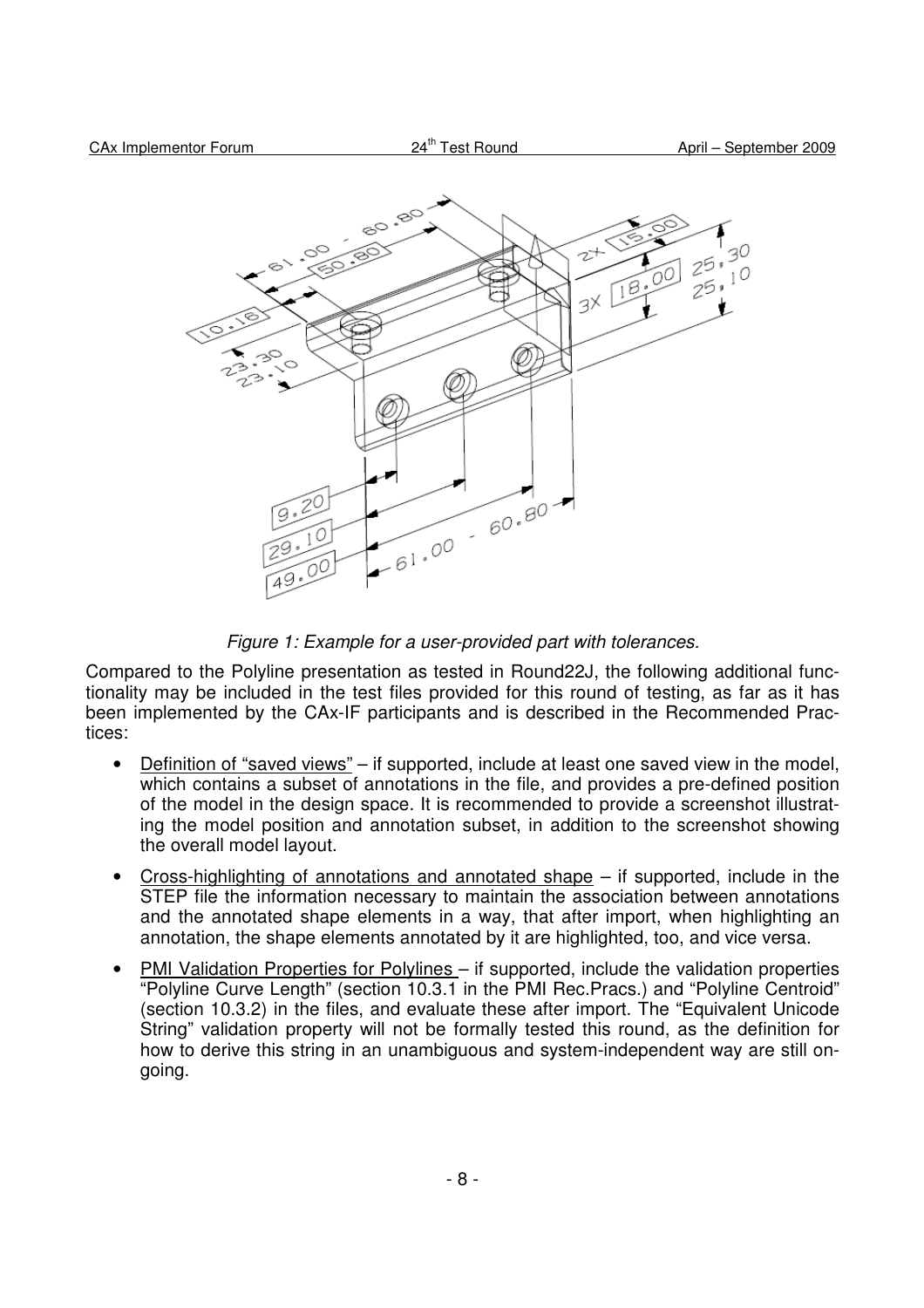In addition to these functionalities, several alternatives for the definition of the Polylines themselves will be investigated in Round24J. These are:

- 3D Polylines as tested before
- 2D Polylines using pcurves based on two-dimensional polylines within a plane to draw the annotation. See the "Polyline Alternatives" document, section 8.1.2, available in the member area of the CAx-IF web sites.
- Filled Polylines intended to display the rendered characters as filled characters (faces) instead of only their outlines. See the "Polyline Alternatives" document, section 8.1.3, available in the member area of the CAx-IF web sites.

It shall be stated in the 'scope' filed of the statistics which of these approaches was used for testing.

#### **2.1.3.1 Test Models**

Test Models for CATIA V5 and UG NX are available in the CAx-IF File Repository under "Round 22J > GDandT Test Models". Additional test models containing GD&T information for other CAD systems are welcome.

#### **2.1.3.2 Statistics**

For each STEP file submitted for the PP1 model, vendors must submit the corresponding native statistics to the online statistics and results database, CAESAR. To do so, log in to CAESAR, go to "Test Rounds > R24J Test Cases > PP1 Data Sheet", and either fill in the web form, or upload a comma-delimited file (.csv) with the data as listed below.

**Note** that in order to count the GD&T elements for the statistics, as per agreement during the Round 22J Review Meeting, the names of the geometric curve sets shall be considered.

|  | See Table 6 (section 8.2) in the PMI Recommended Practices for details. |
|--|-------------------------------------------------------------------------|
|--|-------------------------------------------------------------------------|

| column name | description                                                                                                                      |  |
|-------------|----------------------------------------------------------------------------------------------------------------------------------|--|
| model       | The name of the test model                                                                                                       |  |
| system_n    | The system code of the CAD system creating the STEP<br>file                                                                      |  |
| system_t    | The system code of the CAD system importing the<br>STEP file. For native stats, enter 'stp'                                      |  |
| lunit       | The unit the model is designed in                                                                                                |  |
| volume      | Total volume of all solids                                                                                                       |  |
| <b>area</b> | Total surface area of all solids                                                                                                 |  |
| scope       | A short designation of the scope tested in the model. In<br>the case of PP1 it is one of<br>- "3D Polylines"<br>- "2D Polylines" |  |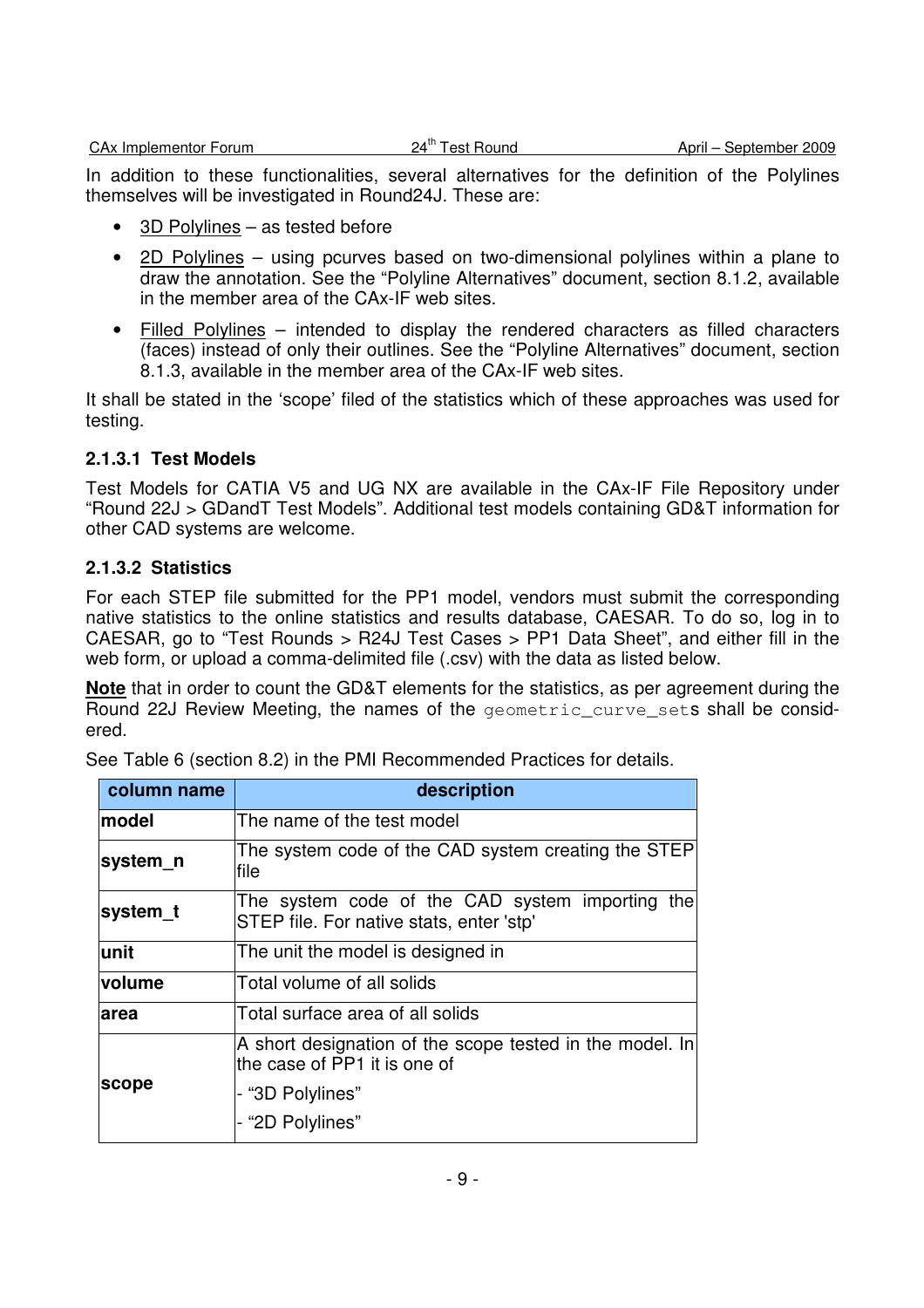| CAx Implementor Forum |  |
|-----------------------|--|
|                       |  |

|               | - "Filled Polylines"                                                                                                                                                                                          |
|---------------|---------------------------------------------------------------------------------------------------------------------------------------------------------------------------------------------------------------|
| <b>CX</b>     | Centroid of all solids                                                                                                                                                                                        |
| cy            |                                                                                                                                                                                                               |
| cz            |                                                                                                                                                                                                               |
| dimension     | The number of dimensions processed                                                                                                                                                                            |
| datums        | The number of datums processed                                                                                                                                                                                |
| datum_targets | The number of datum targets processed                                                                                                                                                                         |
| tolerances    | The number of tolerances processed                                                                                                                                                                            |
| labels        | The number of labels processed                                                                                                                                                                                |
| saved view    | The name of the Saved View which is the basis for the<br>view-related statistics                                                                                                                              |
| view_annot    | The number of annotations included in the specified<br>saved view.                                                                                                                                            |
| view_pos      | pass/fail, whether the position stored for the Saved View<br>could be restored successfully. It is recommended to<br>provide a screenshot illustrating the position of the mod-<br>el for the specified view. |
| highlight     | all/partial/none - whether the cross-highlighting for an-<br>notations and annotated shape elements works correctly                                                                                           |
| poly_length   | all/partial/none - whether the lengths of the Polyline an-<br>notation was validated successfully for all, some or none<br>of the given annotations.                                                          |
| poly_cent     | all/partial/none – whether the positioning of the Polyline<br>annotation was validated successfully for all, some or<br>none of the given annotations.                                                        |
| valid_poly_vp | pass/fail, is the instantiation of the Polyline-related vali-<br>dation properties in the STEP file as per the PMI rec-<br>ommended practices?                                                                |
| date          | The date when the statistics were last updated (will be<br>filled in automatically)                                                                                                                           |
| <b>issues</b> | A short statement on issues with the file                                                                                                                                                                     |

## **2.2 Model SP1: PM1 Representation & Semantic Presentation**

### **2.2.1 Motivation**

Product Manufacturing Information is required for a number of business use cases in the context of STEP data exchange. Among others, they are a prerequisite for long-term data archiv-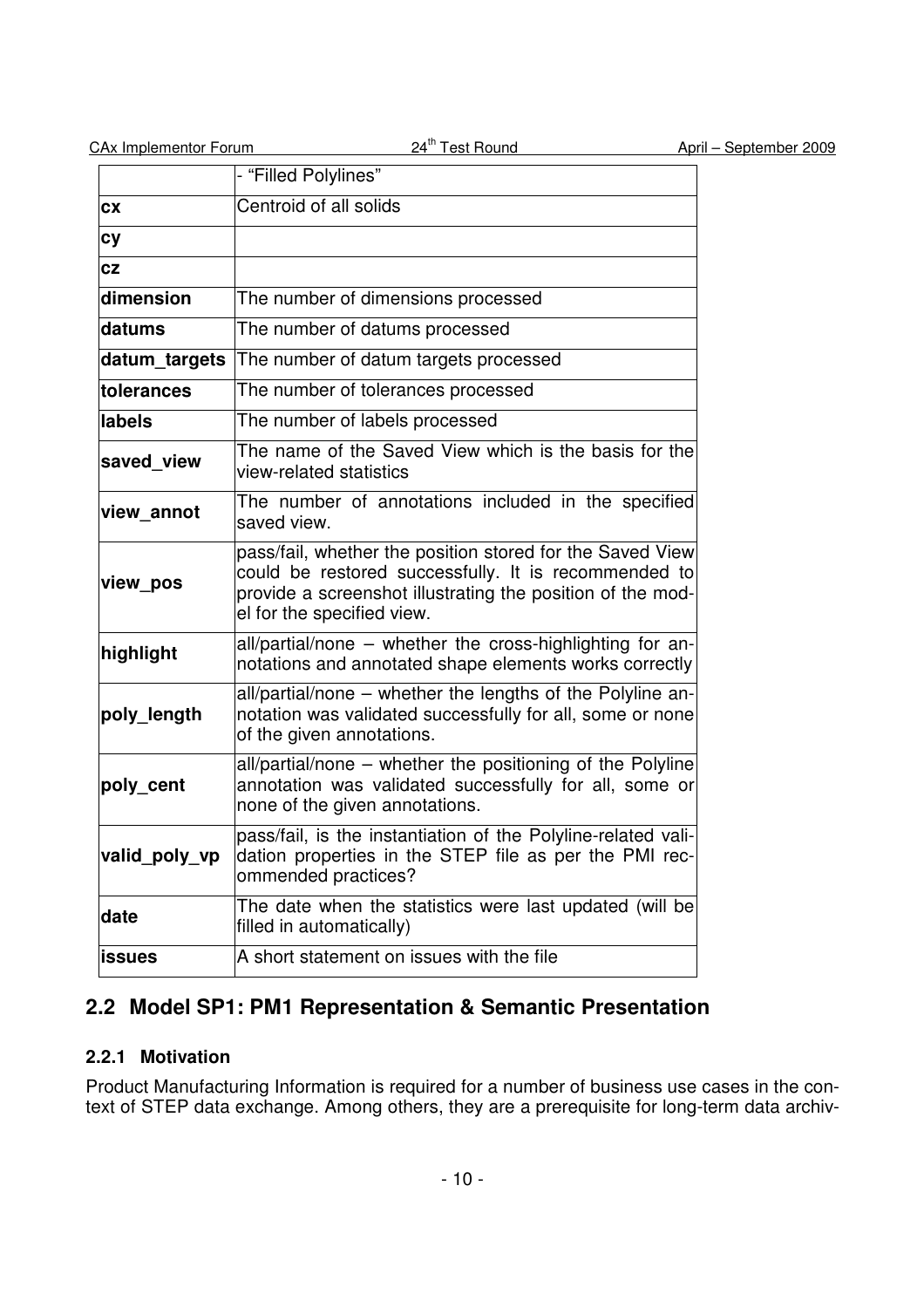|  | <b>CA<sub>x</sub></b> Implementor Forum |  |
|--|-----------------------------------------|--|
|  |                                         |  |

 $24<sup>th</sup>$  Test Round  $\qquad \qquad$  April – September 2009

ing. In addition, the PMI can be used to drive downstream applications such as coordinate measuring and manufacturing.

In contrast to the Polyline approach, Semantic Presentation relies on the PMI Representation capability to define the contents to be displayed, and supplements these with positioning and styling information to create the appropriate notes in 3D space. (Associative) 3D Annotations including Unicode characters have been tested in previous rounds in preparation for this test case.

#### **2.2.2 Approach**

The approach to be used is described in the latest working draft of the "Recommended Practices for PMI Representation & Presentation", which can be found in the member area of the CAx-IF web sites under "Information on Round24J of Testing".

#### **2.2.3 Testing Instructions**

In Round 24J, the PMI test models from the LOTAR pilot activities shall be used, as in the previous rounds of testing.



Figure 2: Example for a user-provided part with tolerances.

In addition to the Semantic Presentation as tested in Round22J, the following additional functionality may be included in the test files provided for this round of testing, as far as it has been implemented by the CAx-IF participants and is described in the Recommended Practices:

• Definition of "saved views" – if supported, include at least one saved view in the model. which contains a subset of annotations in the file, and provides a pre-defined position of the model in the design space. It is recommended to provide a screenshot illustrat-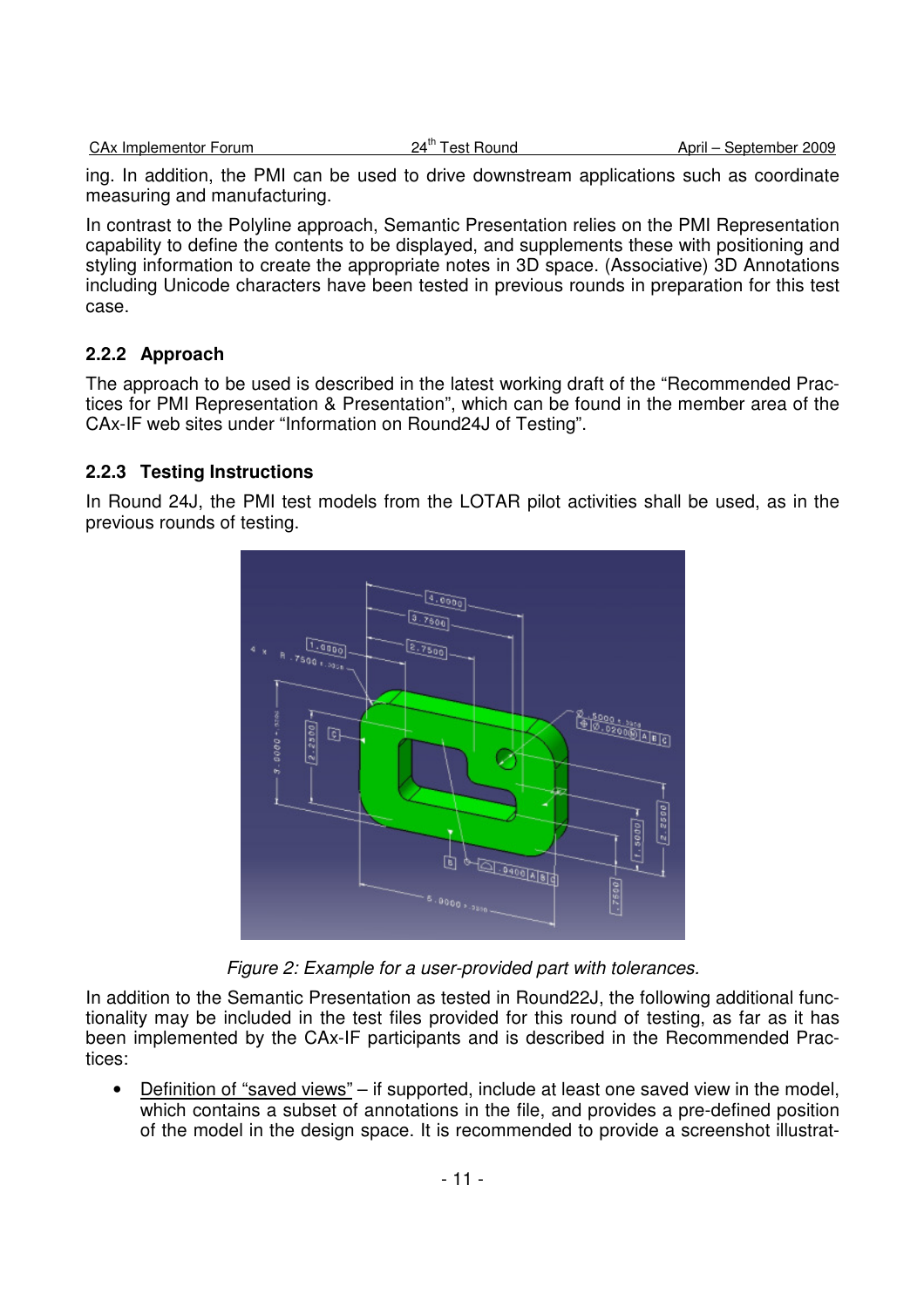ing the model position and annotation subset, in addition to the screenshot showing the overall model layout.

• Cross-highlighting of annotations and annotated shape – if supported, include in the STEP file the information necessary to maintain the association between annotations and the annotated shape elements in a way, that after import, when highlighting an annotation, the shape elements annotated by it are highlighted, too, and vice versa.

**Note** that models with representation only, semantic presentation only, or both, are allowed in this test. This shall be stated in the "scope" column in the statistics.

#### **2.2.3.1 Test Models**

Test Models for CATIA V5 and UG NX are available in the CAx-IF File Repository under "Round 22J > GDandT Test Models". Test Models containing GD&T information for other CAD systems are welcome.

#### **2.2.3.2 Statistics**

For each STEP file submitted for the SP1 model, vendors must submit the corresponding native statistics to the online statistics and results database, CAESAR. To do so, log in to CAESAR, go to "Test Rounds > R24J Test Cases > SP1 Data Sheet", and either fill in the web form, or upload a comma-delimited file (.csv) with the data as listed below.

**Note** that in order to count the GD&T elements for the statistics, as per agreement during the Round 22J Review Meeting, the actual STEP entity types (datum, datum\_target,…) shall be considered.

| column name | description                                                                                 |  |  |
|-------------|---------------------------------------------------------------------------------------------|--|--|
| model       | The name of the test model, see test models table                                           |  |  |
| system_n    | The system code of the CAD system creating the<br><b>STEP</b> file                          |  |  |
| system_t    | The system code of the CAD system importing the<br>STEP file. For native stats, enter 'stp' |  |  |
| unit        | The unit the model is designed in                                                           |  |  |
| volume      | Total volume of all solids                                                                  |  |  |
| area        | Total surface area of all solids                                                            |  |  |
|             | A short designation of the scope tested in the model. In<br>the case of SP1 it is one of    |  |  |
| scope       | - "Representation only"                                                                     |  |  |
|             | - "Semantic Presentation only"                                                              |  |  |
|             | - "Representation and Semantic Presentation"                                                |  |  |
| <b>CX</b>   | Centroid of all solids                                                                      |  |  |
| cy          |                                                                                             |  |  |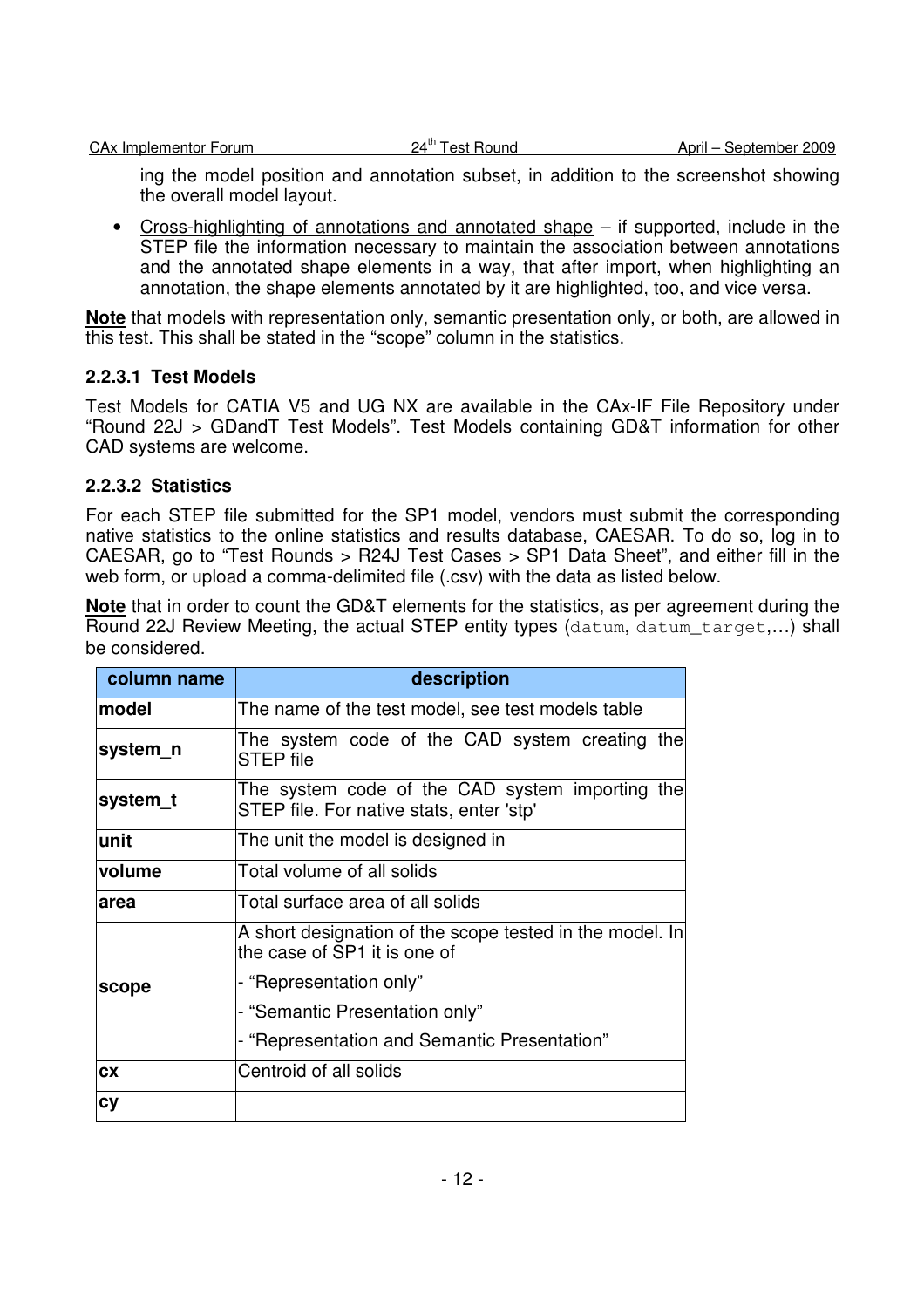| <b>CAx Implementor Forum</b> | 24 <sup>th</sup> Test Round                                                                                                                                                                                   | April - September 2009 |
|------------------------------|---------------------------------------------------------------------------------------------------------------------------------------------------------------------------------------------------------------|------------------------|
| <b>CZ</b>                    |                                                                                                                                                                                                               |                        |
| dimension                    | The number of dimensions processed                                                                                                                                                                            |                        |
| datums                       | The number of datums processed                                                                                                                                                                                |                        |
| datum_targets                | The number of datum targets processed                                                                                                                                                                         |                        |
| tolerances                   | The number of tolerances processed                                                                                                                                                                            |                        |
| labels                       | The number of labels processed                                                                                                                                                                                |                        |
| saved view                   | The name of the Saved View which is the basis for the<br>view-related statistics                                                                                                                              |                        |
| view_annot                   | The number of annotations included in the specified<br>saved view.                                                                                                                                            |                        |
| view_pos                     | pass/fail, whether the position stored for the Saved<br>View could be restored successfully. It is recom-<br>mended to provide a screenshot illustrating the position<br>of the model for the specified view. |                        |
| highlight                    | all/partial/none - whether the cross-highlighting for an-<br>notations and annotated shape elements works cor-<br>rectly                                                                                      |                        |
| date                         | The date when the statistics were last updated (will be)<br>filled in automatically)                                                                                                                          |                        |
| <b>issues</b>                | A short statement on issues with the file                                                                                                                                                                     |                        |

### **2.3 Model UD1: User Defined Attributes**

### **2.3.1 Motivation**

Most CAD systems allow the user to add user-defined attributes in the form of key-value pairs to a part or shape. These carry information which can not be derived from the geometry, such as material costs, but is of relevance to downstream processes or for archiving purposes. In Round 23J, this capability will be tested for the first time.

### **2.3.2 Approach**

The approach to be used to transfer the user-defined attributes is described in the Draft Recommended Practices for User Defined Attributes, which are available in the member area of the CAx-IF homepages under "Information on Round 23J of Testing".

User Defined Attributes can be attached to either a single part, an instance of an assembly component or a geometric element of its shape. Each attribute can be descriptive (i.e. the value is a text string) or numeric (with and without unit).

### **2.3.3 Testing Instructions**

The User Defined Attributes shall be tested using the well-known as AS1 model.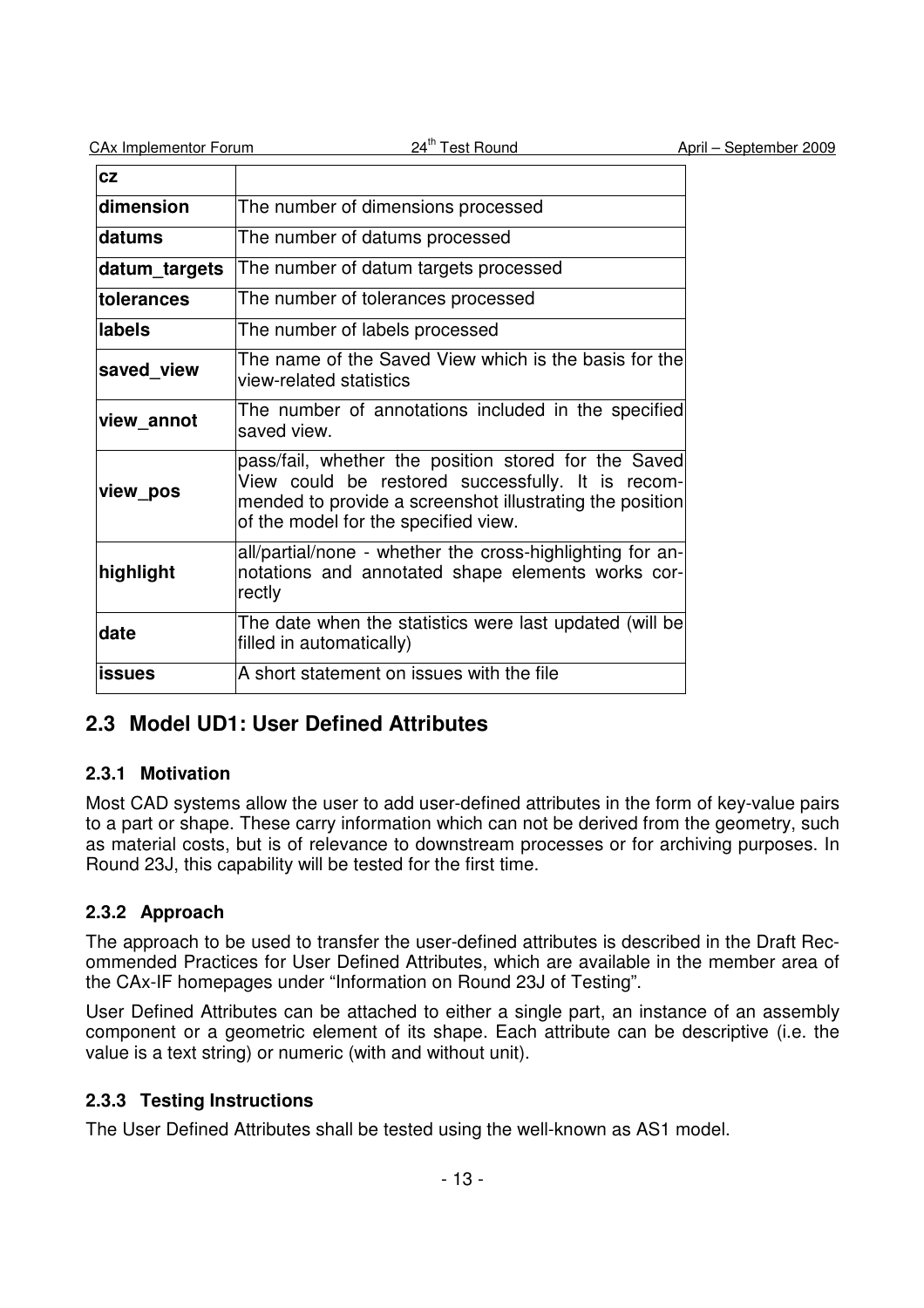#### **2.3.3.1 Construction of the model**

The following attributes are suggested values for use in the UD1 test. **Note** that the locations where the attributes should be attached (solid/surface, instance, part/product) are proposals, not mandatory. All attribute types should be contained in the model and attached in the file structure where meaningful for the originating system.

- To one of the faces of the 'plate' part, add a descriptive attribute (see section 5.1 in the Recommended Practices):
	- o Name: 'Surface Finish'
	- o Description: 'Anodize per specification MIL-A-8625, Type I'
- To the two instances of the L-bracket assembly, add a value attribute each (see section 5.2 in the Recommended Practices):
	- o Name: 'asm\_step'
	- o Values: 1. and 2. respectively
- To the 'plate' part, add a measure attribute (see section 5.3 in the Recommended Practices):
	- o Name: 'weight'
	- o Unit: kilograms (kg) or pounds (lbs)
	- o Value: <calculated weight of component preferred but generic value can be provided if necessary>

It is allowed to add additional information to each of the attributes (see section 5.4 in the Recommended Practices).

#### **2.3.3.2 Statistics**

For each STEP file submitted for the UD1 model, vendors must submit the corresponding native statistics to the online statistics and results database, CAESAR. To do so, log in to CAESAR, go to "Test Rounds > R23J Test Cases > UD1 Data Sheet", and either fill in the web form, or upload a comma-delimited file (.csv) with the following data:

| column name   | description                                                                                                     |
|---------------|-----------------------------------------------------------------------------------------------------------------|
| model         | The name of the test model, here: 'UD1'                                                                         |
| system_n      | The system code of the CAD system creating the STEP<br>file                                                     |
| system_t      | The system code of the CAD system importing the STEP<br>file. For native stats, enter 'stp'                     |
| face attr     | pass/fail, has the User Defined Attributed at the sol-<br>id/surface level been processed correctly?            |
| instance_attr | pass/fail, has the User Defined Attribute at the assembly<br>component instance level been processed correctly? |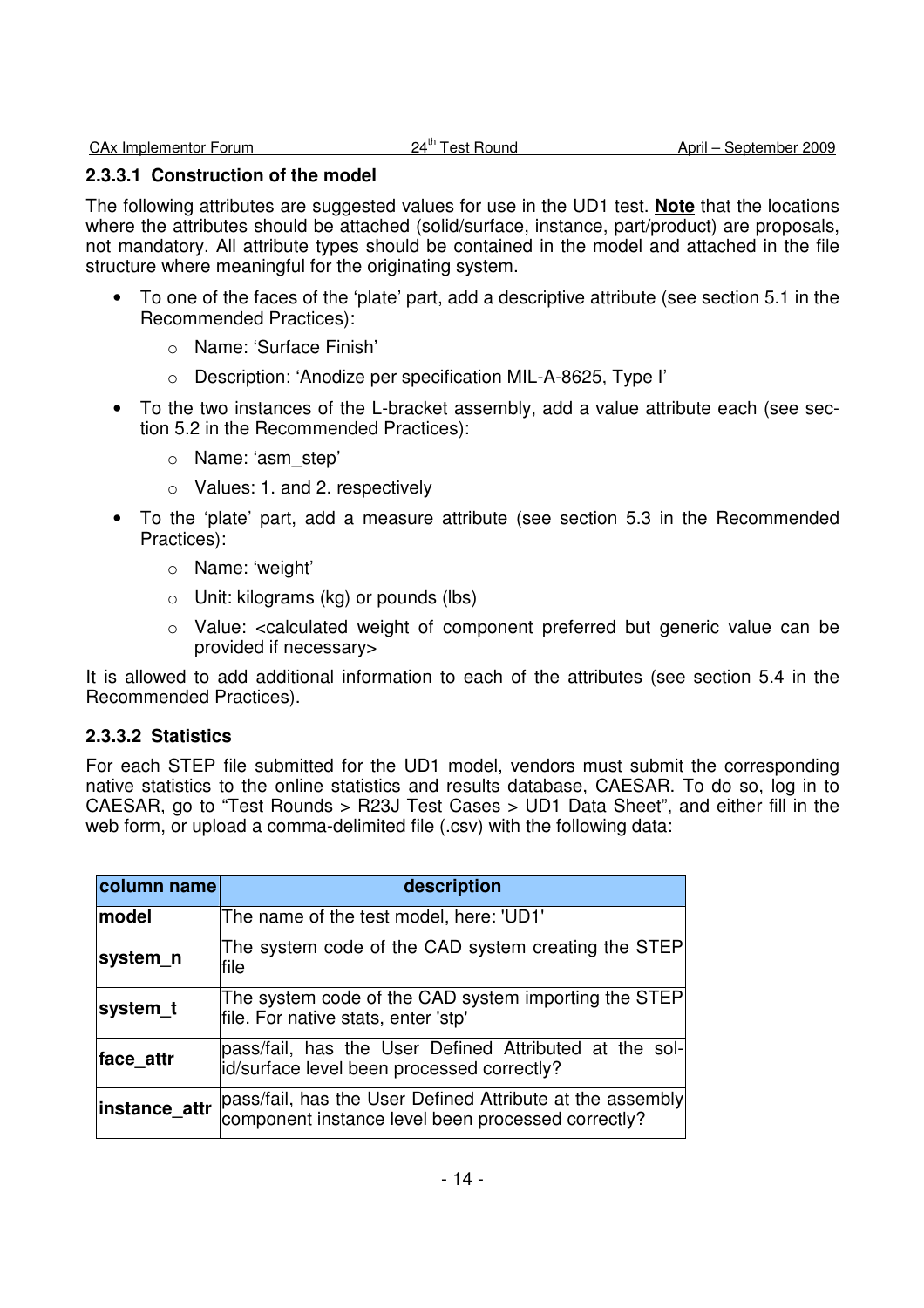| CA <sub>x</sub> Implementor Forum | 24 <sup>th</sup> Test Round                                                                         | April – September 2009 |
|-----------------------------------|-----------------------------------------------------------------------------------------------------|------------------------|
| part attr                         | pass/fail, hast the User Defined Attribute at the<br>part/product level been processed correctly?   |                        |
| valid_attr                        | pass/fail, is the instantiation of the user defined attributes as<br>per the recommended practices? |                        |
| date                              | The date when the statistics were last updated (will be<br>filled in automatically)                 |                        |
| lissues                           | A short statement on issues with the file                                                           |                        |

## **2.4 Model SG1: Supplemental Geometry**

### **2.4.1 Motivation**

When designing a part in a CAD system, geometrical elements are often created that do not belong to the actual, i.e. manufactured, shape of the part, but are used to either create other geometric shapes, or to relate additional information about the part.

The main business applications for this capability are the transfer of reference elements for PMI information, such as cutting planes and center lines, and named axis placements as tool targets for machining applications.

In Round 24J, this capability will be tested for the first time.

### **2.4.2 Approach**

The approach to be used is described in the Draft Recommended Practices for Supplemental Geometry (v0.4), which is available in the member area of the CAx-IF homepages under "Information on Round 24J of Testing". Note these include a significant change of the file structure compared to what has been tested in Round23J.

### **2.4.3 Testing Instructions**

The transfer of supplemental geometry will be tested using a simple test model (see below). The following elements shall be included:

- The center line for the cylindrical hole through the part
- A reference plane at the upper end of the truncated cone, its face normal parallel to the center line of the hole
- Four named axis placements along the outer top edge of the part

**Note** that when comparing the results, the supplemental geometry elements may look differently in different CAD systems (e.g. bound vs. unbound plane). The essential criteria is, are they correctly identified as supplemental geometry elements in the target system.

In addition to the scope tested in Round 23J, for those systems supporting it, PMI elements shall be added referencing supplemental geometry elements. For an example illustration, see the Supplemental Geometry Rec.Pracs. It is recommended to add a datum to the reference plane and a dimension to the center axis, plus a tolerance referencing the datum to define meaningful PMI content.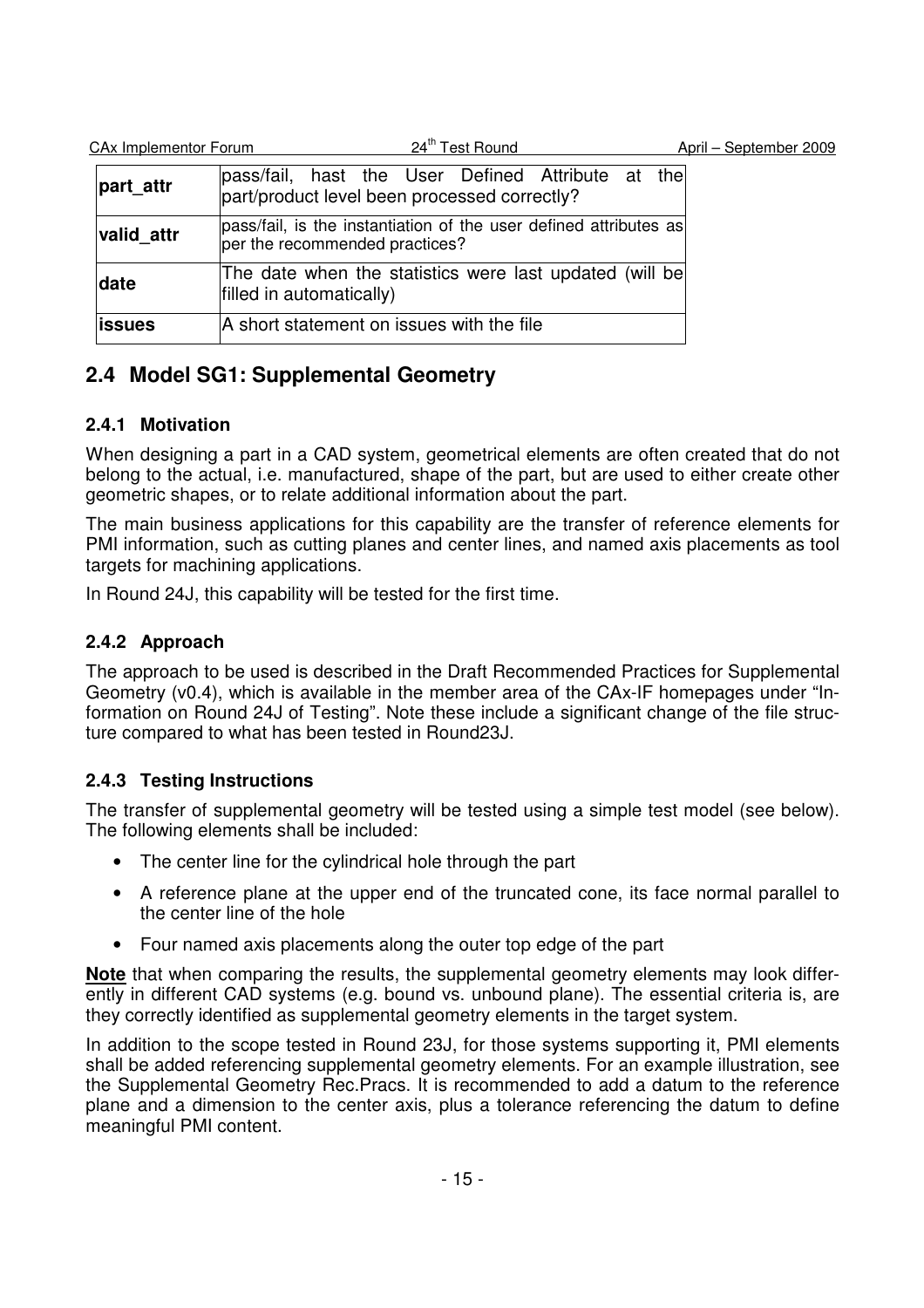| CAx Implementor Forum | $24^{\text{th}}$ $7$<br>i est Round | April<br>September 2009 |
|-----------------------|-------------------------------------|-------------------------|
|                       |                                     |                         |

Both Polyline or Semantic Presentation can be used to display these. It is recommended to note the approach used in the "issues" column of the statistics. If no PMI elements are included, the respective columns in the statistics shall be filled with "na".

### **2.4.3.1 Construction of the SG1 model**



Figure 2: Sketch of the SG1 model.

Dimensions for the part are arbitrary; suggested values are height 15cm, base diameter 10cm and tip diameter 5cm.

### **2.4.3.2 Statistics**

For each STEP file submitted for the SG1 model, vendors must submit the corresponding native statistics to the online statistics and results database, CAESAR. To do so, log in to CAESAR, go to "Test Rounds > R24J Test Cases > SG1 Data Sheet", and either fill in the web form, or upload a comma-delimited file (.csv) with the following data:

| column name | description                                                                                  |  |  |  |  |
|-------------|----------------------------------------------------------------------------------------------|--|--|--|--|
| model       | The name of the test model, here: 'SG1'                                                      |  |  |  |  |
| system n    | The system code of the CAD system creating the STEP<br>file                                  |  |  |  |  |
| system_t    | The system code of the CAD system importing the<br>STEP file. For native stats, enter 'stp'. |  |  |  |  |
| unit        | The unit the model is designed in                                                            |  |  |  |  |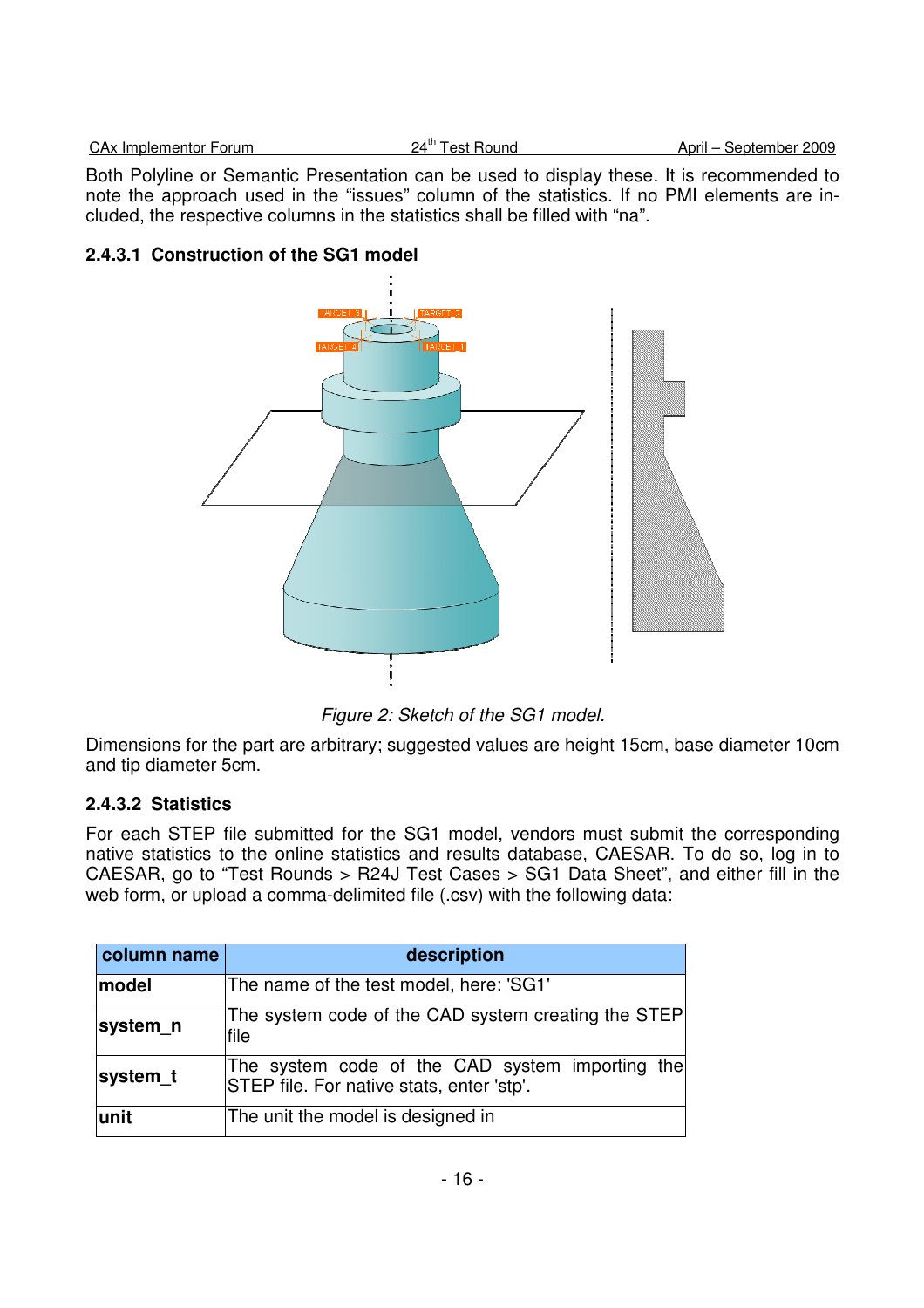| CAx Implementor Forum | 24 <sup>th</sup> Test Round                                                                                                                                                | April - September 2009 |
|-----------------------|----------------------------------------------------------------------------------------------------------------------------------------------------------------------------|------------------------|
| volume                | Total volume of all solids                                                                                                                                                 |                        |
| area                  | Total surface area of all solids                                                                                                                                           |                        |
| <b>CX</b>             | Centroid of all solids                                                                                                                                                     |                        |
| <b>cy</b>             |                                                                                                                                                                            |                        |
| CZ                    |                                                                                                                                                                            |                        |
| center line           | pass/fail, if the center line was found in the STEP file<br>and correctly displayed in the CAD system.                                                                     |                        |
| ref_plane             | pass/fail, if the reference plane was found in the STEP<br>file and correctly displayed in the CAD system.                                                                 |                        |
| tool_tgt              | pass/fail, if the named axis placements (tool targets)<br>were found in the STEP file and correctly displayed in<br>the CAD system or identified in the product structure. |                        |
| valid_sup_-<br>geo    | pass/fail, whether the implementation of the supplemen-<br>tal geometry elements in the STEP file is as defined in<br>the recommended practices.                           |                        |
| dimension             | The number of dimensions processed                                                                                                                                         |                        |
| datums                | The number of datums processed                                                                                                                                             |                        |
| tolerances            | The number of tolerances processed                                                                                                                                         |                        |
| labels                | The number of labels processed                                                                                                                                             |                        |
| date                  | The date when the statistics were last updated (will be<br>filled in automatically)                                                                                        |                        |
| <b>issues</b>         | A short statement on issues with the file                                                                                                                                  |                        |

# **3.0 Production models: PM20**

### **3.1 Motivation**

In an attempt to test the STEP processors on real world models, the CAx Implementor Forum will be testing production parts in this round and future rounds of CAx-IF testing. These production models are characteristic for components and assemblies that are encountered in the aerospace and automotive industries. PDES, Inc. and ProSTEP iViP member companies and vendors have supplied these models.

## **3.2 Approach**

Testing of Production Models focuses mainly on data quality, not on specific functionalities. Assemblies should therefore be exported as a single STEP file. The file format should be either AP214-IS or AP203e2. In order to support quality validation of the Production Model exchange, all vendors shall include the maximum level of Validation Properties they support. In addition, since Round18J, the native and target statistics will include ValProps.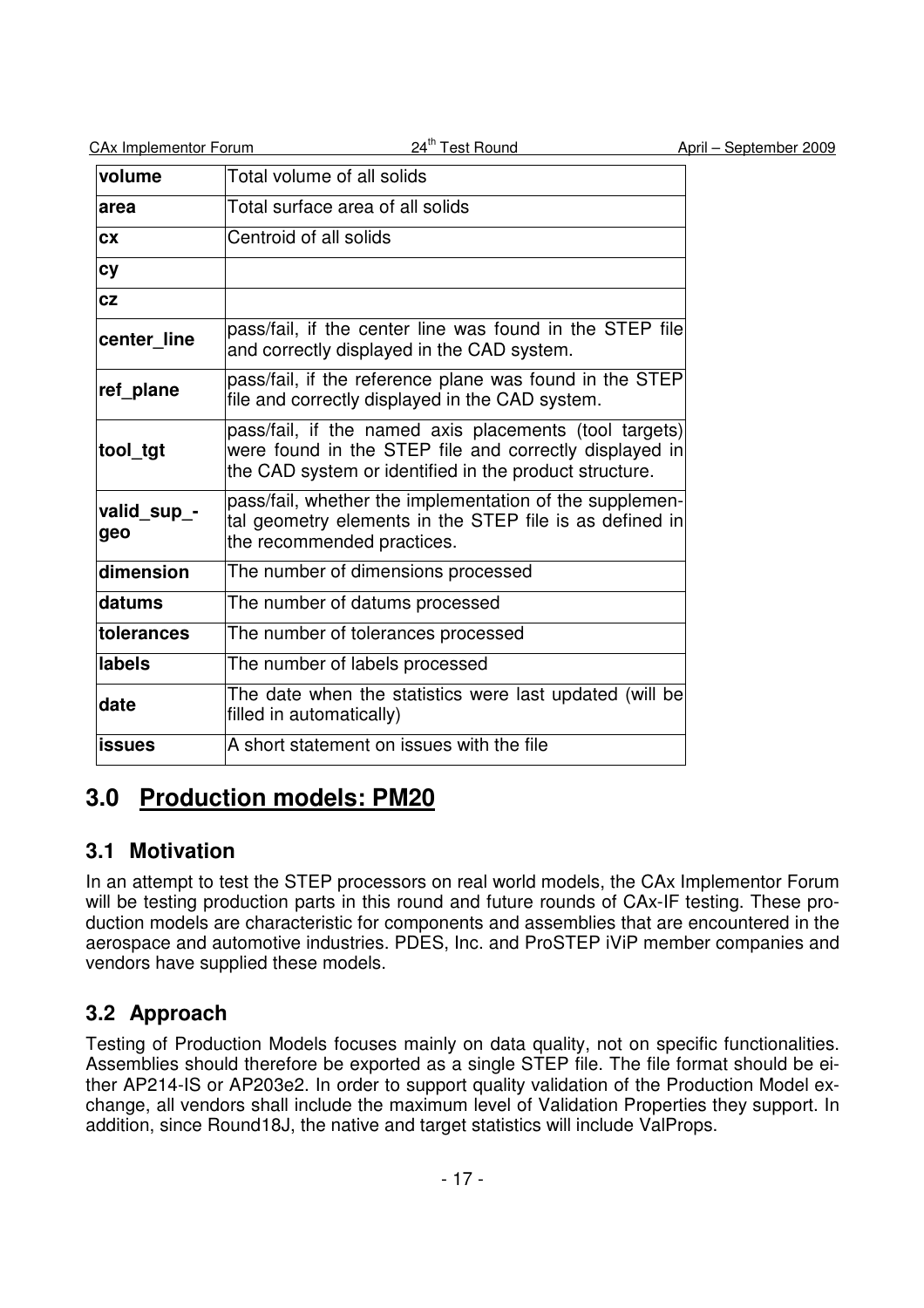| CAx Implementor Forum | 24 $^{\sf th}$ Tr | Test Round | April — | September 2009 |
|-----------------------|-------------------|------------|---------|----------------|
|                       |                   |            |         |                |

All source system native models and STEP files may be analyzed for data quality by the "CADIQ" developers. STEP syntax and structure will be checked by the CAx-IF facilitators. In order to enable an end-to-end analysis of the data exchange, all vendors importing Production Model STEP files are asked to submit the resulting target model from their system along with or instead of the target statistics.

### **3.3 Testing Instructions**

The native models as provided by the user companies should be exported to STEP by all participants who maintain a STEP processor for the respective CAD system. The native models will be made available on the CAx-IF File Repository in the member area under "Round 23J > Production Models".

| <b>Model name</b>                    | <b>Stats code</b>  | <b>Native System   Remarks</b> |  |
|--------------------------------------|--------------------|--------------------------------|--|
| <b>Cursor Control Panel Assembly</b> | pm22 cur           | UG NX                          |  |
| Display Control Panel Assembly       | pm22 dis           | UG NX                          |  |
| <b>Pilot Seat</b>                    | pm22 seat          | Pro/E                          |  |
| <b>Support Frame</b>                 | pm22 frame   Pro/E |                                |  |

### **3.3.1 List of available models**

### **3.3.2 Results**

For each STEP file submitted for the PM22 model, vendors must submit the corresponding native statistics to the online statistics and results database, CAESAR. To do so, log in to CAESAR, go to "Test Rounds > R24J Test Cases > PM22 Data Sheet", and either fill in the web form, or upload a comma-delimited file (.csv) with the following data:

| column name       | description                                                                                                                                              |  |  |  |  |
|-------------------|----------------------------------------------------------------------------------------------------------------------------------------------------------|--|--|--|--|
| <b>model</b>      | The name of the test model, e.g. 'PM22' (see stats code<br>above)                                                                                        |  |  |  |  |
| system_n          | The system code of the CAD system creating the STEP file                                                                                                 |  |  |  |  |
| system t          | The system code of the CAD system importing the STEP file.<br>For native stats, enter 'stp'                                                              |  |  |  |  |
| lunit             | The unit the model is designed in                                                                                                                        |  |  |  |  |
| volume            | Total volume of all solids                                                                                                                               |  |  |  |  |
| validation_volume | Total volume of all solids as received via the validation property<br>capability                                                                         |  |  |  |  |
| valid vol         | pass/fail, is the instantiation of the validation property 'volume'<br>in the STEP file as per the recommended practices for valida-<br>tion properties? |  |  |  |  |
| larea             | Total surface area of all solids                                                                                                                         |  |  |  |  |
| validation_area   | Total surface area of all solids (entire assembly), as received                                                                                          |  |  |  |  |